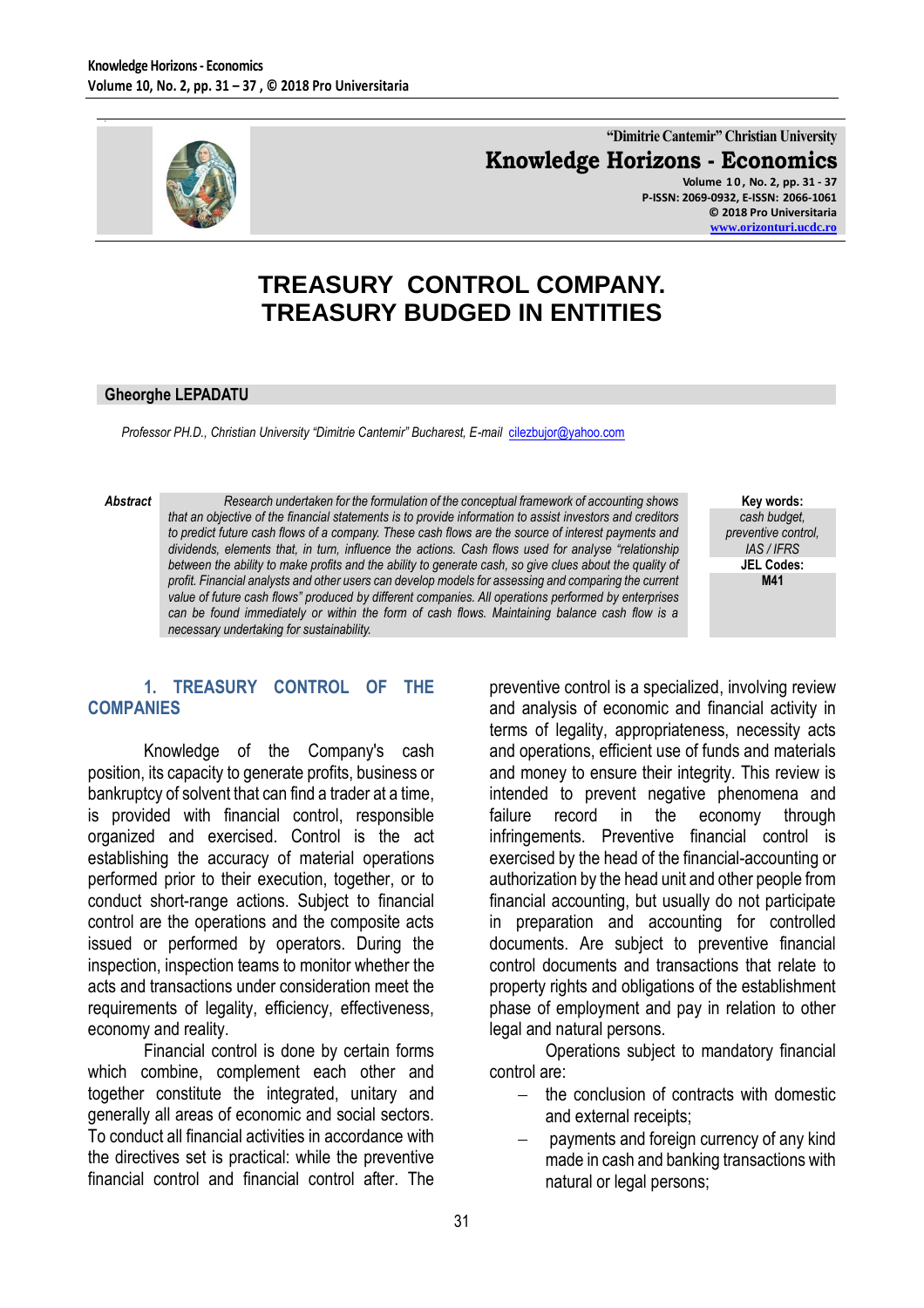- passing on costs, funding and results with amounts that lead to diminishing profits or capital;
- $-$  employment, rental or concession supplies, sub-components or units;
- opening credits.

Documents checked can or cannot receive a visa, those who were not concerned could not be recorded in the accounts. Organizing preventive financial control unit has a great importance to avoid double or even triple payments with concurrently used different means of payment, cash, check, etc. In order to right exercise such control, financial accounting department head from each circuit will produce a graph of documents containing controlled operations, which will include heads of departments of specialized accountability empowered to sign documents, which are responsible for the facts and accuracy and legality of transactions recorded data, presenting them within the legal deadline in the schedule, instructions for making payments and their correct issue. Therefore, by exercising preventive financial control can avoid double payments illegal, ineffective or timeless.

Another form of control is to be exercised concurrently during the economic and financial processes, while carrying out acts and operations related to these activities, in order to intervene to correct or reduce, eliminate deficiencies and irregularities. This review is intended operational knowledge of how to carry out tasks and heritage. While control is exercised within the unit and the data collected during the inspection are recorded in a register. Financial control are not limited to finding negative results, deviations, shortcomings, but he is considered completed when deficiencies are eliminated, taking a series of measures to establish and improve the business situation in their desire to achieve performance results. The industry must apply more efficient management of cash, of the plan, to establish fair and synchronize input and output cash liquidity required to ensure continuity of economic and financial activities. Increased liquidity and profitability even necessary to establish the sources and destination of cash, knowledge development and cash surplus / deficit of cash, timely delivery of cash reserves, cash analysis and

control, to take effective measures based on cash position.

Cash control should cover the collection, settlement and cash management to prevent losses of error, fraud or waste. Internal financial control can be considered as one of the most important forms of control to prevent monetary losses. Among the requirements for effective internal financial control note:

- $\triangleright$  do not entrust complete control of a single person on the firm's cash operations,
- $\triangleright$  to ensure the physical protection of cash by depositing it in controlled areas and to use safety devices,
- $\triangleright$  to separate tasks collection and distribution of accounts recording cash transactions and storage,
- $\triangleright$  to keep careful and to be regularly informed on the situation of cash management,
- $\triangleright$  to conduct periodic surveys to examine the accounts relating to cash,
- $\triangleright$  to ensure recovery of damages by the organization a guarantee scheme to employees managing liquidity.

## **2. CASH BUDGET**

Cash policy objective is mastery of financial flows, timing of revenue payments to permanently ensure the company's ability to pay. If the balance cannot be achieved in acceptable conditions (high degree of leverage, for risk discovery, etc.. ), then you can review all annual budgets and, often, credit policy reviews, investment rate, etc.

Operating budget has to forecast cash receipts and payments from expenditure planning, which excludes the unpaid (such as depreciation and proviso calculated) planning and excluded the revenue forgone (i.e. stored production, sales credit etc.). The budget aims to ensure continuous cash payment capacity of the enterprise by synchronizing with payment receipts. Failure of this objective, in acceptable conditions, lead to changes in overall annual budgets, the rate of investments, policy loans - customers, etc.

Cash budgeting is the last stage of the company budget and treasury will be, naturally, the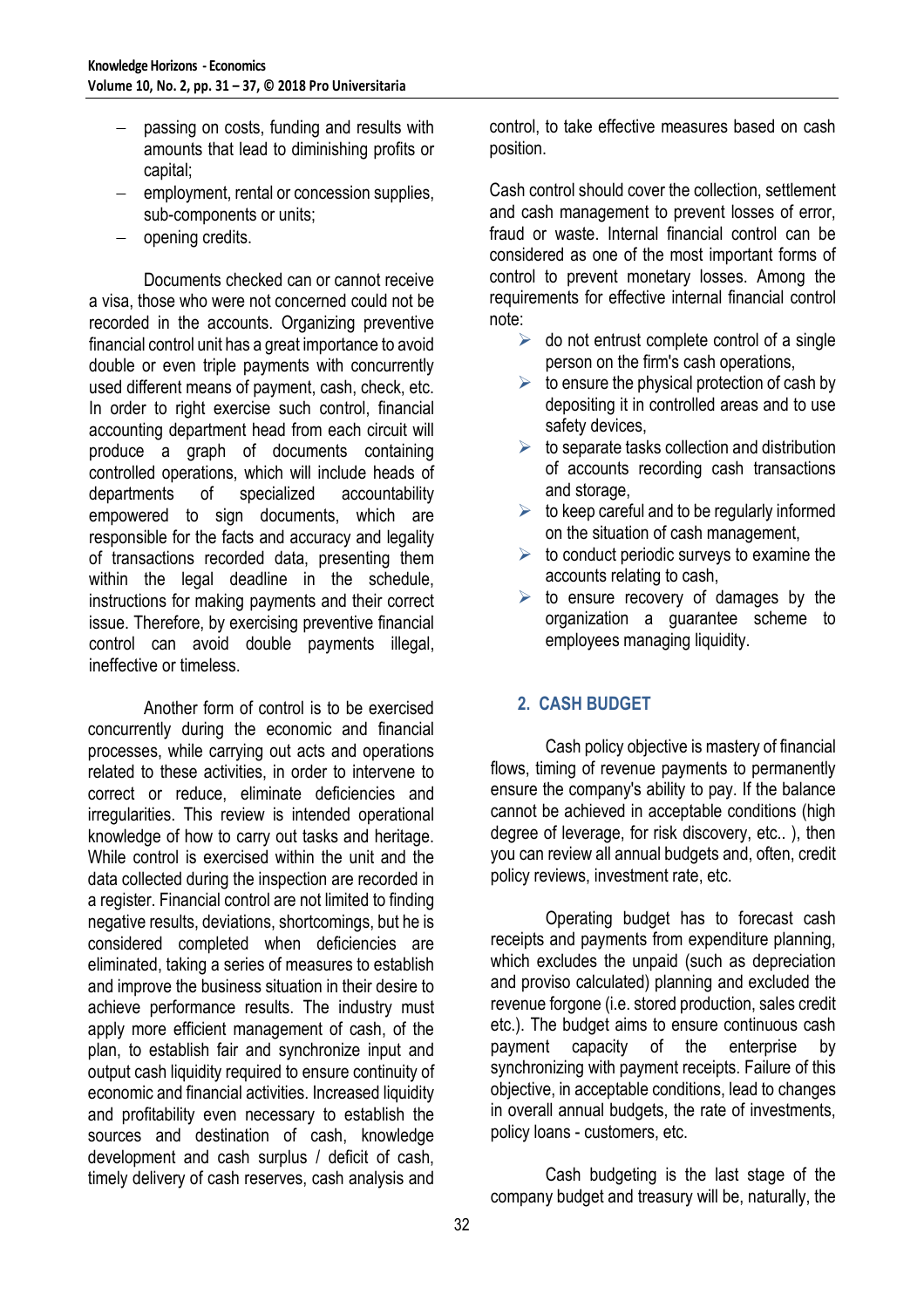resultant forecasts of other budgets: the sales of supplies, personnel expenditure, investment, administration etc. However, cash balance of receipts and payments is mandatory and the other provisions determined necessary adjustments in budgets.

Cash budgeting, through the method proceeds "cash-payment" involves two major phases, namely:

- $\triangleright$  forecast receipts and payments;
- $\triangleright$  determining coverage and cash balances resulting from the comparison of receipts to payments.

Flows of receipts and payments can be grouped into four broad categories:

> a) service flows generated by current operations which include earnings from operations (earnings from core business and other activities, operating grants, other revenue operating) and payments for operating activities (purchases of raw materials, taxes, wage costs and other operating expenses);

b) outside the operating cash flows, including receipts and payments not directly related to operating activities. Payments out of operation include the annual flows of "sharing"; of profits between direct participants in the company of its economic life: the state (tax profit), employees (profit sharing) and shareholders or (dividends); c) financial flows easily related to

operations on long-term business loans and support of shareholders to increase capital; d) investment and disinvestment flows, which include proceeds from sale of fixed assets and payments for purchase fixed assets or purchase securities.

All these flows change daily bank accounts of the company resulting in a series of decisions of the company treasurer. It must be constantly concerned about cash balances coverage. This operation (the second phase of budget preparation) involves shortterm loans to cover the cash deficit or investment of excess cash.



#### **Budgeting scheme cash**

#### **3. TREASURY FORECAST HORIZON**

It varies depending on the maturity proceeds and payments business and its interests. Thus, if the receipts and payments are quarterly, and aims to balance the company's annual Treasury budget periodicity may be a year. If maturity is the monthly receipts and payments and the company aims to optimize the structure of financing shortterm forecast horizon may be several months. Finally, most frequently, the time horizon is the order of days to a month compiling is, in this case,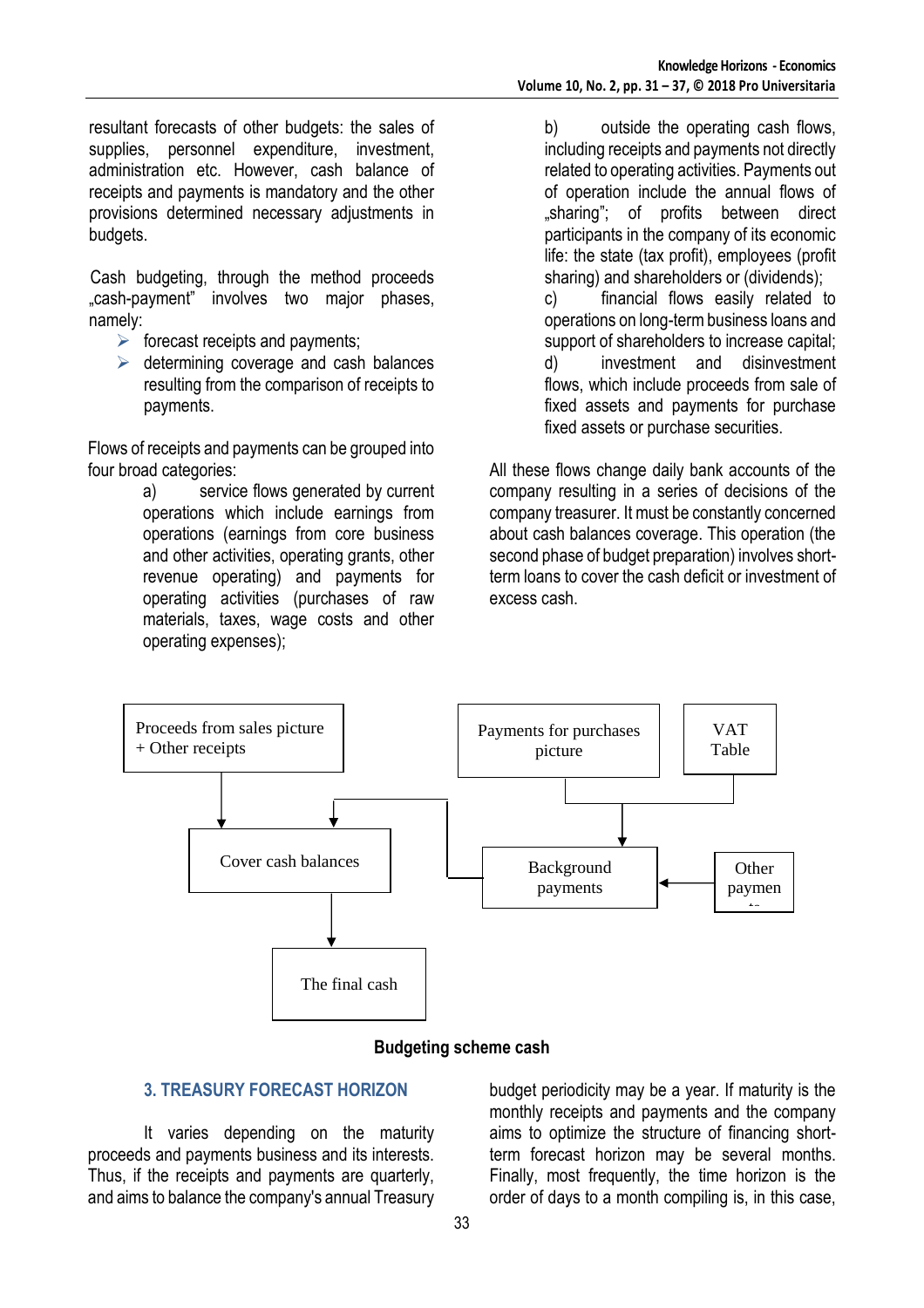the daily schedule of receipts and payments with maturities semidecadale, decades and wages.

A realistic forecast of cash involves preparing an annual budget broken down into months and weeks with details on the first three months of the year. This forecast will be continuously updated during the year and broken down by business needs. Cash budget shall be based on three business records



#### **4. FORECAST RECEIPTS AND PAYMENTS. COVER CASH BALANCES**

Payments forecast is based on forecast annual expenditure of staggering and predictable payments for such expenses. In principle, forecast payments is similar to that of revenue, taking into account the different nature of expenditure which will determine a number of peculiarities, both in their annual forecast size and phasing of the payment due dates. For example, material supply planning based on existing stocks of supplies and forecast production schedule and marketing of goods. Due date supplies shall be similar to that of earnings. Personnel costs (salaries plus social security charges) are planned according to company policy on employment, financial objectives pursued in the context. Maturity of net payroll is usually wages, while social spending is the monthly payment. Tax liabilities are determined by size of income (profit) company. Payment terms are usually monthly. The forecast will take into account payments and due dates of payments expected from other budgets (investment, production, etc.). Cash balance, receipts of payments resulting from the comparison may be surplus or deficit. Treasury forecast deficit to be covered in new loans or cash discount, selected depending on the size of their actual cost. Before resorting to new loans being taken necessary measures include: promotion of revenue (or reduce the duration of the customer credit

and forecast that balance sheet ended the year, which represents the opening balance of the forecast period, forecast income statement and balance sheet forecast. Treasury will be determined by financial flows of the forecast period (income and expenditure of the income) and change receivables and payables balances at the beginning and end of the period (opening balance sheet and forecast balance sheet) under the relations:

| Venues<br>period     |   | Initial<br>$\ddot{}$<br>claims | Planned revenue for<br>the period     | Final<br>claims            |
|----------------------|---|--------------------------------|---------------------------------------|----------------------------|
| Payment<br>of period | Ξ | Initial $+$<br>debt            | Planned expenditure for<br>the period | Final<br>debt              |
| Treasury<br>hudaet   |   | Opening<br>hudaet              | Income forecast                       | <b>Balance</b><br>forecast |

application in advance of sales receipt) and legal delay of payment (credit extension-provider), a temporary reduction payments by removing (for now) has incurred expenditure, achieving exceptional earnings from work, etc. Surplus cash may be predicting the result of working capital caused by hiring too many long-term debt without an immediate use (being, in principle, prohibited long-term capital raising to be placed in the short term). Second, surplus cash may come from a need of working capital working capital less than. This need is driven by greater maturity of payments arising from operating activities, than earnings (for companies active in trade). Treasurer will seek an investment company's cash surplus in terms of high profitability, low risk and high liquidity.

Employed to cover the cost of credit cash balance increased generate additional payments necessary to finance and treasury investments are generating revenue that increased earnings. Therefore, in determining the final cash balance will also consider the influence.

If the investment of excess liquidity is a goal of special importance in the work of treasurer, then reduce financial expenditures, cash loans are one of its basic task, accomplished through:

- hiring credits only when necessity justifies them
- choice of the credits which are best adapted to the concrete situation of the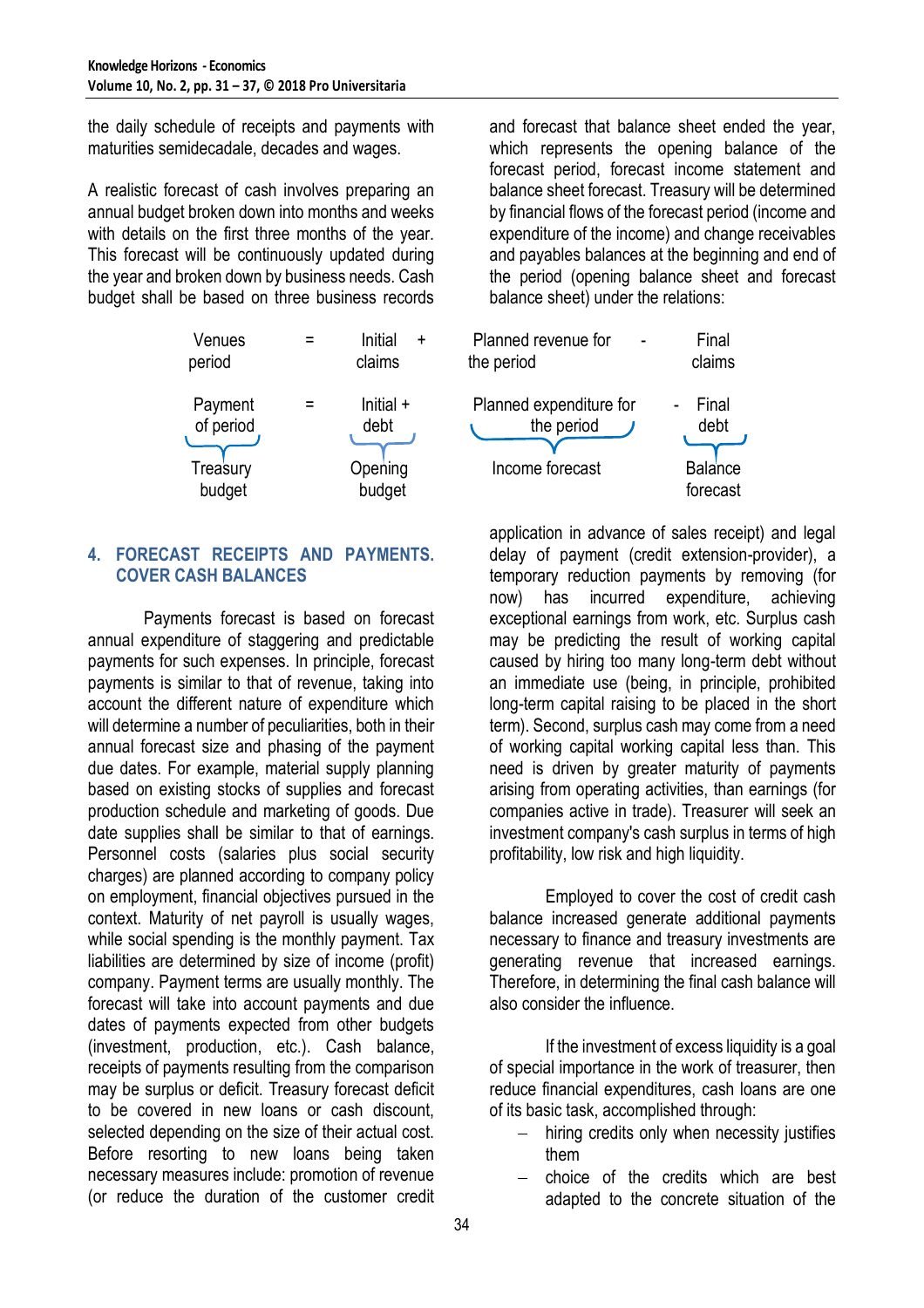enterprise,

 $-$  the most favorable conditions for granting credit regarding cost, maximum ceiling and flexible credit, etc.

In conclusion, the activity of the treasurer in determining funding forecast can be summarized in three main directions:

 to assess the actual cost of each credit (depending on length of service) and establish a hierarchy of loans,

to quantify the effects of their nature,

 to select the source of funding that generates the lowest cost financing.

It is prudent to compare the scheduled time period set out in balance with the statement given in the account balance 512 "Current accounts with banks". This comparison is a *score* that helps to identify and justify bank differences between the statement of account balances and account held by the company.

In case when at the end of the period is found that 512 account balance "current accounts with banks" balance does not coincide with the statement contained in the differences that you may encounter are:

 the company held year-end checks for suppliers but they did not have time to deposit checks at the bank before December 31,

 undertaking bank checks received from customers but the bank has not had time to record these amounts in the statement issued on December 31,

 bank account funds to the company account, such as claims against customers and dividends included in income statement but did not know this company that has not yet received the extract,

 bank undertake certain amounts billed, like bank charges, which appears in the statement on December 31 but the company did not know it, because they didn't receive the extract.

#### **5. RECIPIENTS INFORMATION ABOUT CASH FLOWS**

Statement of cash flows used in conjunction with the rest of the financial statements, bring

information, allowing users to evaluate the net assets of a company changes, its financial structure (including liquidity and solvency) and the ability to influence the amount and timing occurrence of cash flows to adapt to changing circumstances and opportunities. Information about cash flows is useful in determining whether an enterprise to generate cash and cash equivalents and enables users to make the point models to assess and compare the present value of future cash flows of different enterprises. It also increases the comparability of reported results of operations between different enterprises because it eliminates the effects of using different accounting treatments for the same transactions and events.

Background information on cash flows is often used as an indicator of value, time of onset and safety of future cash flows. It is also useful in checking the accuracy of past assessments of future cash flows and analyzing the relationship between profitability and net cash flows and the impact of price change. Given the variety of cash management practices and banking facilities around the world and to be in line with International Accounting Standard IAS 1 Presentation of Financial Statements, the company emphasizes that the policy adopted in determining the composition of cash and cash equivalents. The effect of any change in policy for determining components of cash and cash equivalents, for example, a change in classification of financial instruments that are considered before the company's investment portfolio is reported in accordance with International Accounting Standard IAS 8.

The firm must submit, together with a commentary by management, the significant cash balances and cash equivalent held by the firm and who has access group. Other additional information can help users in understanding the financial position and liquidity of an enterprise.

Disclosure of this information, together with a commentary by management, is indicated and may include:

• the amount of unused credit facilities available for operating activities and to settle future capital commitments, indicating any restriction on use of these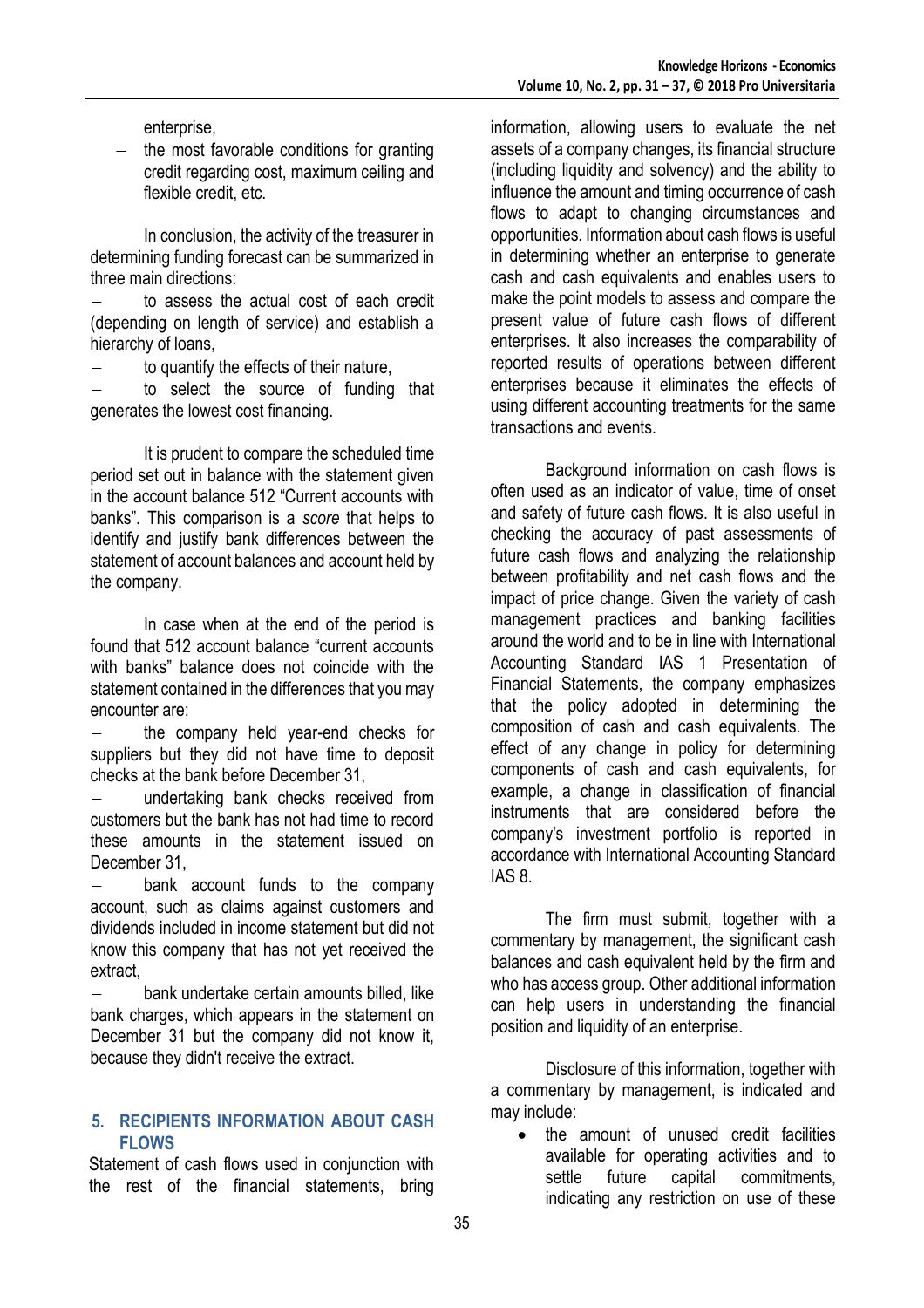facilities,

- accumulated values of cash flows from each activity: operating, financing and related holdings in joint ventures reported using proportionate consolidation,
- the aggregate value of cash flows represent increases in operating capacity separately from those cash flows are required to maintain operating capacity;
- the cash flows from operating activities, investment and finance sector reported geographical segment.

The separate disclosure of cash flows that represent increases in operating capacity of the cash flows necessary to maintain operating capacity is useful, allowing users to determine whether the company is investing adequately to maintain its operating capacity. A company which is not investing adequately to maintain its operating capacity may harm future profitability on current liquidity and distributions to shareholders. Highlighting segments of cash flow enables users to obtain a better understanding of the relationship between cash flows of the company as a whole and those of its component parts and the availability and variability of cash flows by segment.

A picture of cash flow should present *cash flows* from allegedly operations of investing or financing and the *net effect* of these flows on the liquidity and quasi liquidity period so you can compare the cash and end with quasi-liquidity those of the early period. When he presents the picture of the flows generated by operating activities, the companies are encouraged to reveal the main categories of gross receipts and gross payments and their arithmetic sum (net cash flow coming from the operation), which corresponds use the direct method.

Companies that decide not to provide information on various categories of receipts and payments by direct methods are required to determine net cash flow generated by mining operations under the indirect method, by adjusting net income.

Indirect method involves:

- removal of the lagged effects of any operations while the receipts and payments for past mining operations, for example, changes in inventories during the period, the result of deferred and other similar operations and adjusted earnings and future payments corresponding mining operations as, for example, changes in debt and liabilities during the year,

- eliminating the presumed effects of cash flows related to investing and financing operations and amortization for depreciation, ups or downs of the value found in the sale of land, buildings and equipment, disposals of operations (investment operations), gains or losses on debt settlement (finance operations).

When investing and financing operations carried out by an enterprise during a year have an effect on its assets or liabilities, without, however, they involve payments or receipts must undertake a separate information. Such information can take either a descriptive form or as a picture. Can be cited in this respect: the conversion of debt into equity securities, purchase of assets provided to retrieve and debts (for example purchase of a building by taking the mortgage loan seller) to obtain a lease property in the condition, exchange of assets or other liabilities against assets or liabilities, without monetary consideration. If some transactions are carried out only partially reward only generating the cash flows must be cash flows.

#### **6. CONCLUSIONS**

Research regarding the conceptual framework of accounting shows that an objective of the financial statements is to provide information to assist investors and creditors to predict future cash flows of a company. These cash flows are the source of interest payments and dividends, elements that, in turn, influence the actions. Cash flows used for analyze "relationship between the ability to make profits and the ability to generate cash, so give clues about the quality of profit. Financial analysts and other users can develop models for assessing and comparing the current value of future cash flows" produced by different companies. All operations performed by enterprises can be found immediately or within the form of cash flows. Maintaining balance cash flow is a necessary undertaking sustainability. Treasury allows assessment of business performance, and having a strategic role in terms of its level of training and use.